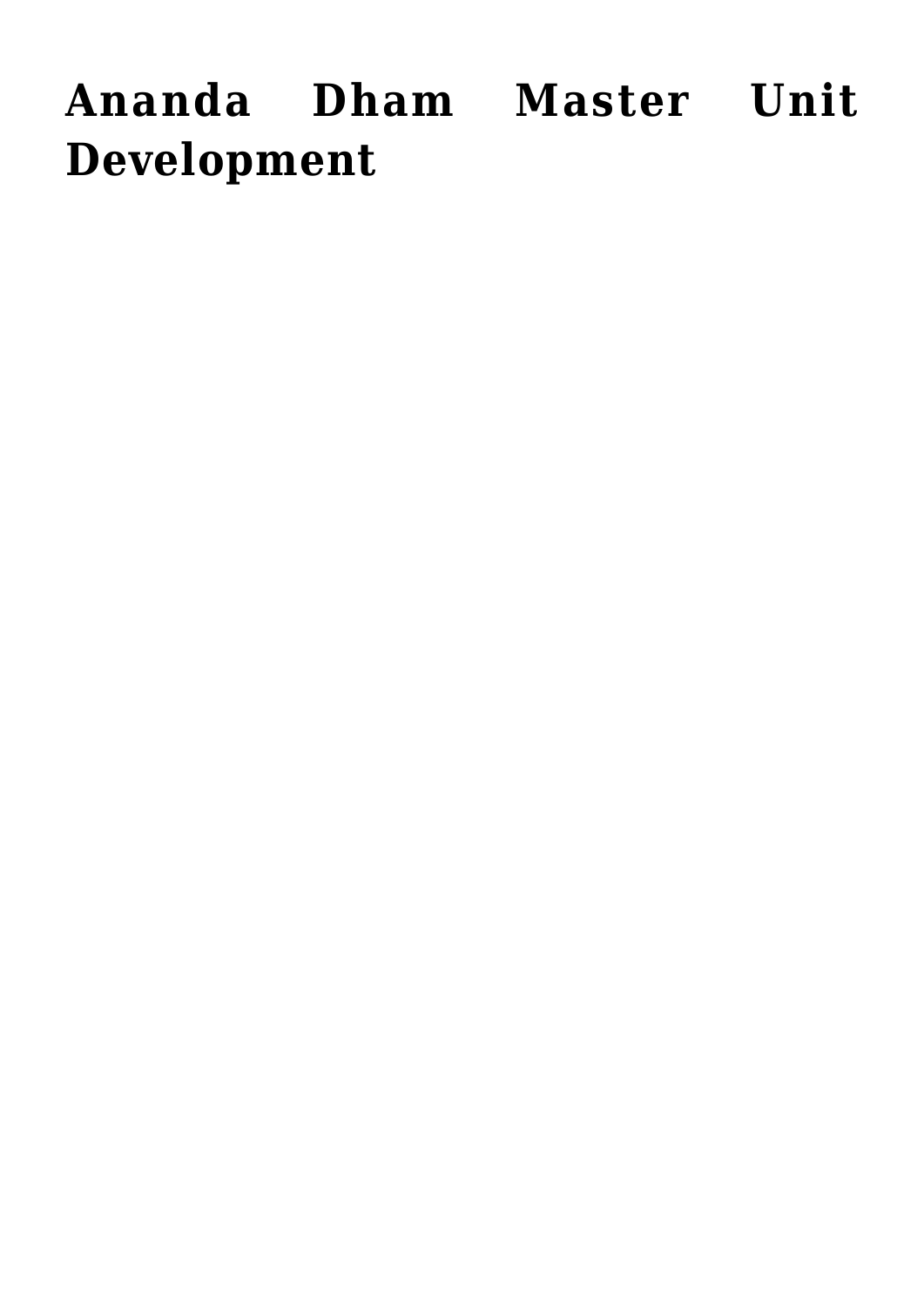

**Ananda Dham Master Unit** (previously known as Organic Peach Farm) is about 3000 feet above sea level, and the area is a mountain desert with only 7 – 15 inches of rain per year. Fortunately, our land borders a river that runs dry most of the year but there is water under the sand, and our well has plenty of water all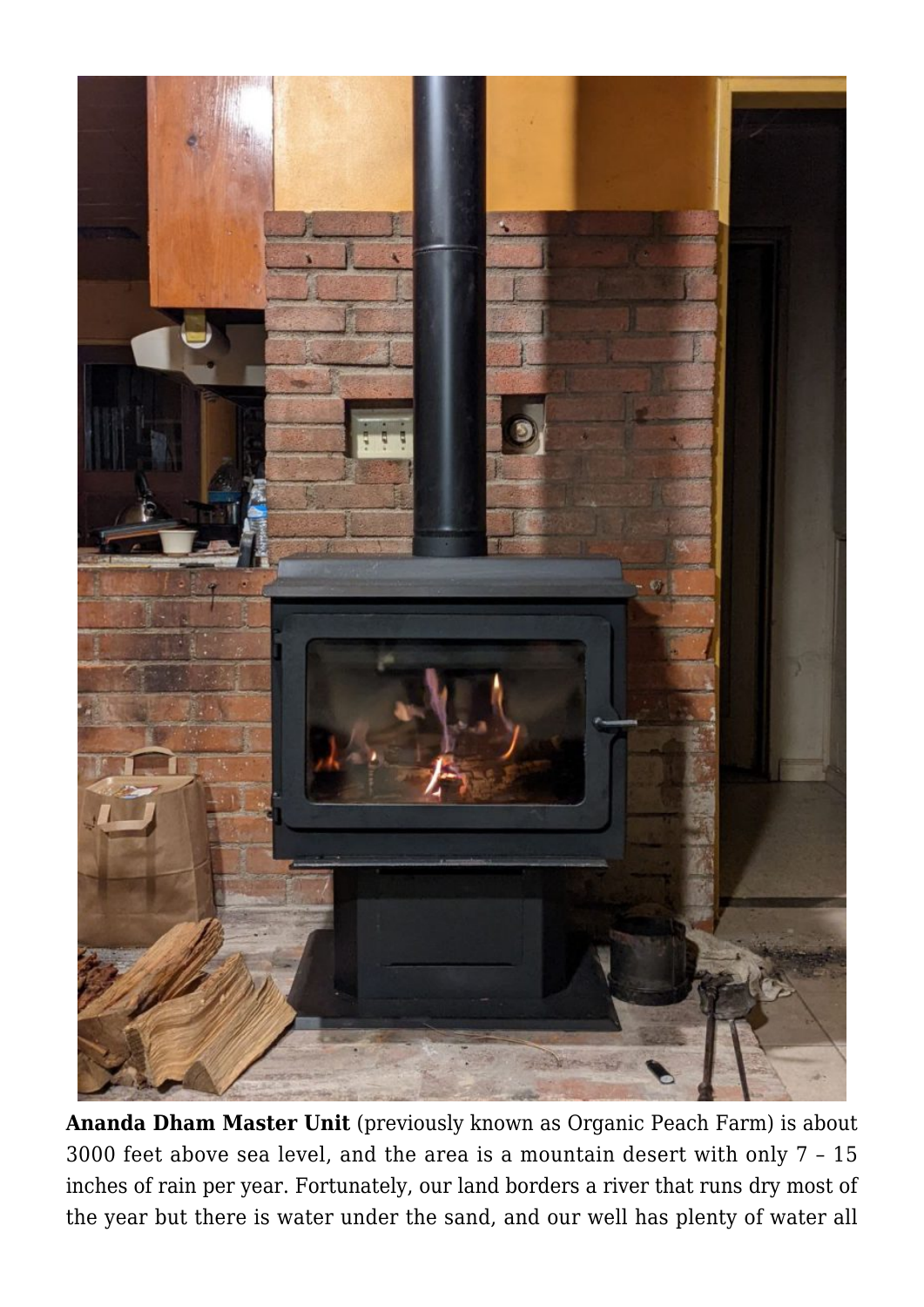year round.

During the winter, the temperature at Ananda Dham often drops below freezing at night. **Dada Pramoditananda** has been living at the Master Unit last two years and renovating the house. This winter, Dada purchased a new wood oven and moved it singlehandedly (250kg) into the Master Unit farmhouse. The stove is now working well and heating the house.

Dada has also continued the ongoing renovation work, including plumbing, repairing the water pump, etc. Dada is also helping Margiis from Ukraine with psycho-social support since the start of the war with Russia.

Ananda Dham is surrounded by hills and mountains with natural habitats for wildlife, including coyotes, bobcats, foxes, deer, various smaller animals, and large and small birds. Having our land fenced off is therefore essential for growing any trees and other crops. Our only neighbor is a currently vacant juvenile prison, and their fence had been pounded down by falling trees some years ago. We had been having difficulties for many years getting them to repair it. Dada Pramoditananda managed to find the right department in the County, and they agreed to fix it, and recently, a team of people came and put the fence up again and chipped the fallen trees to avoid fire danger.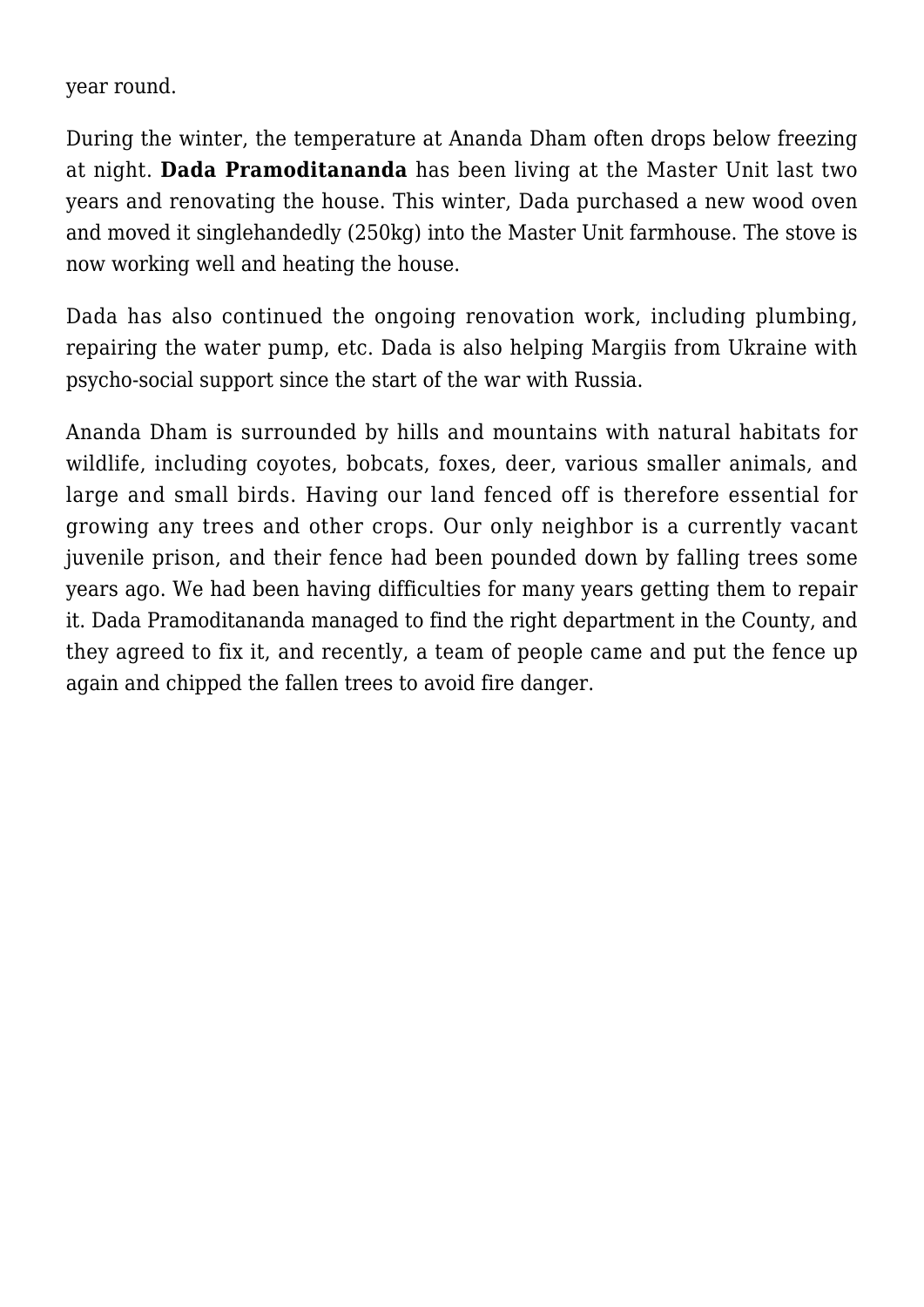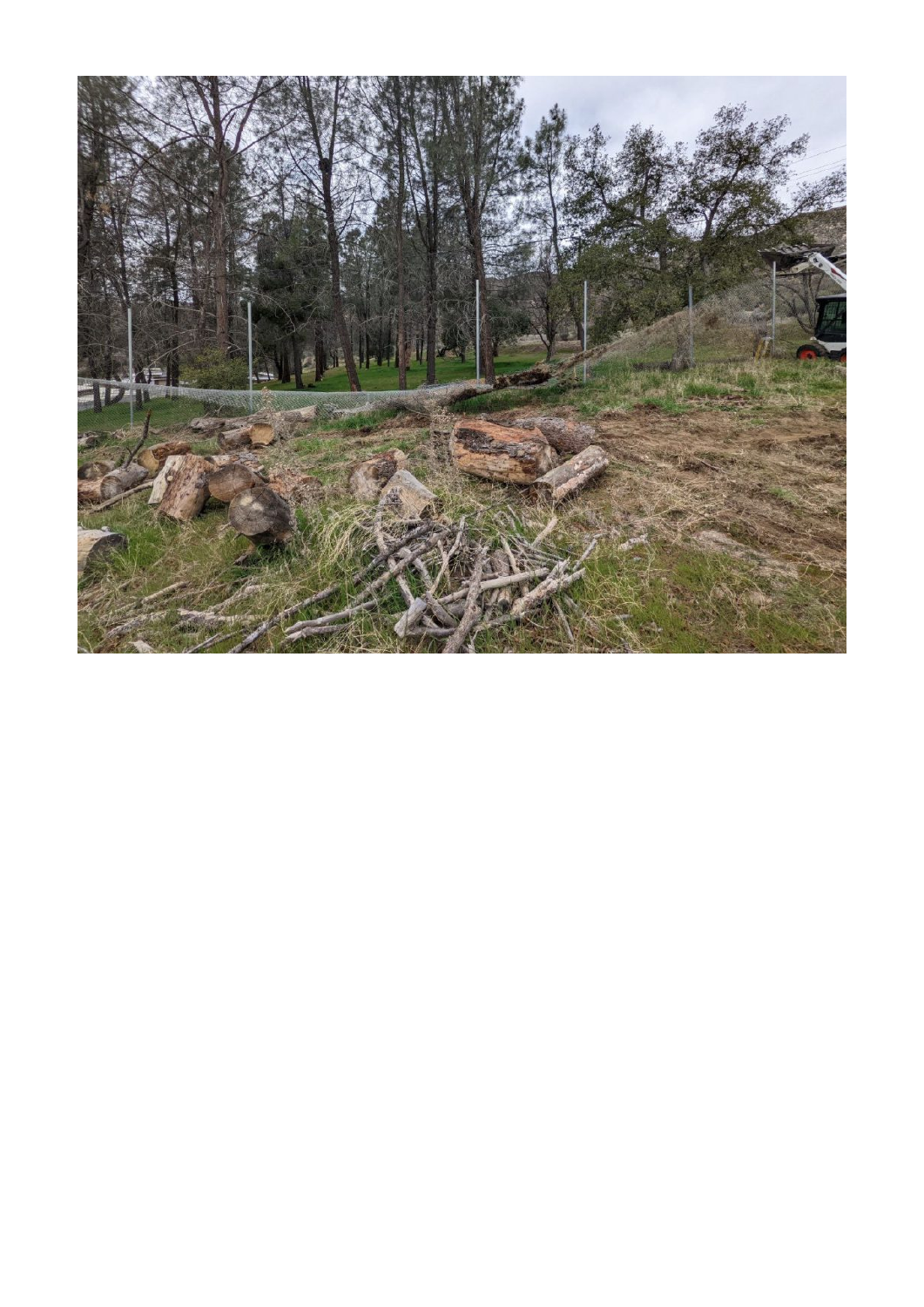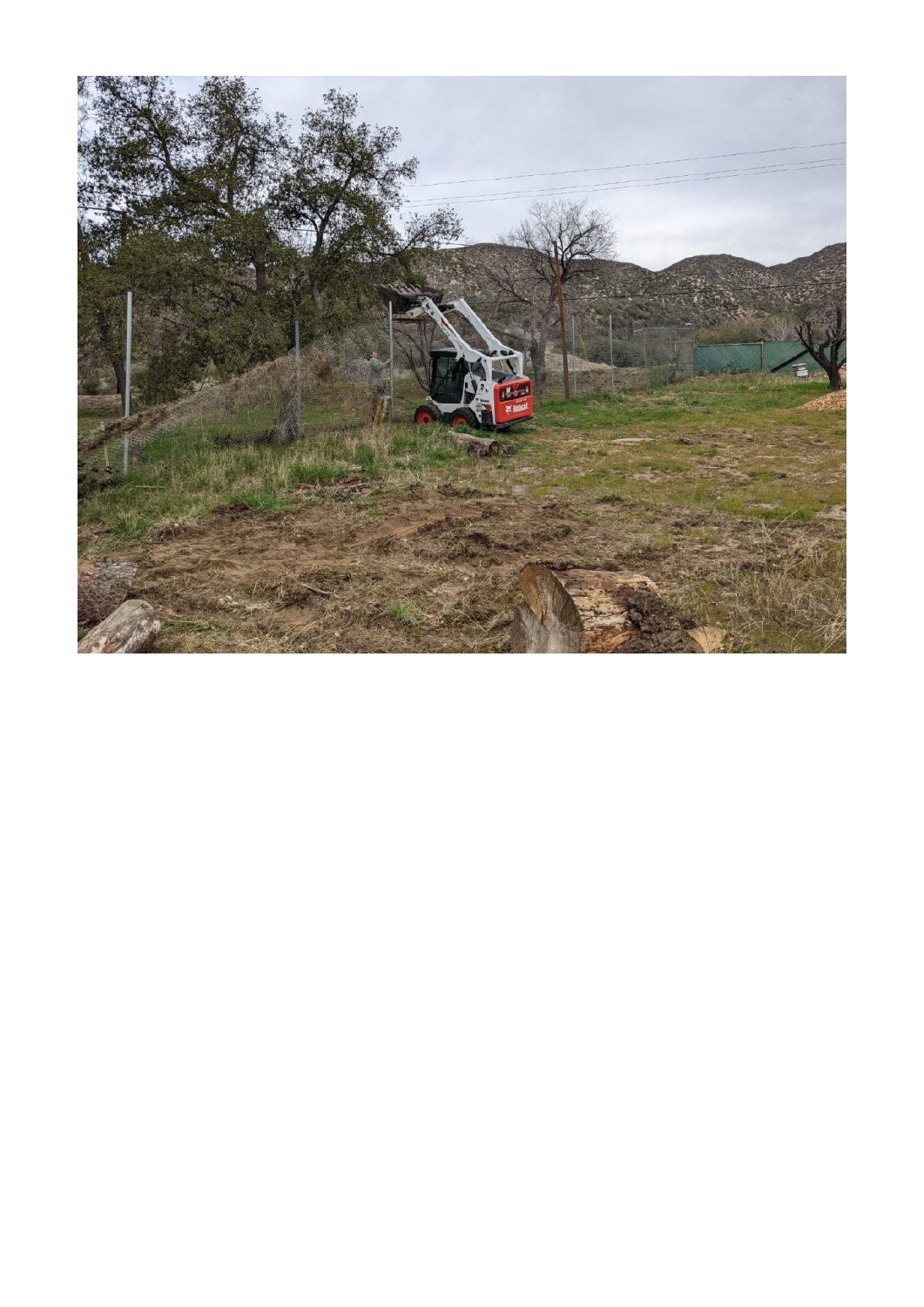